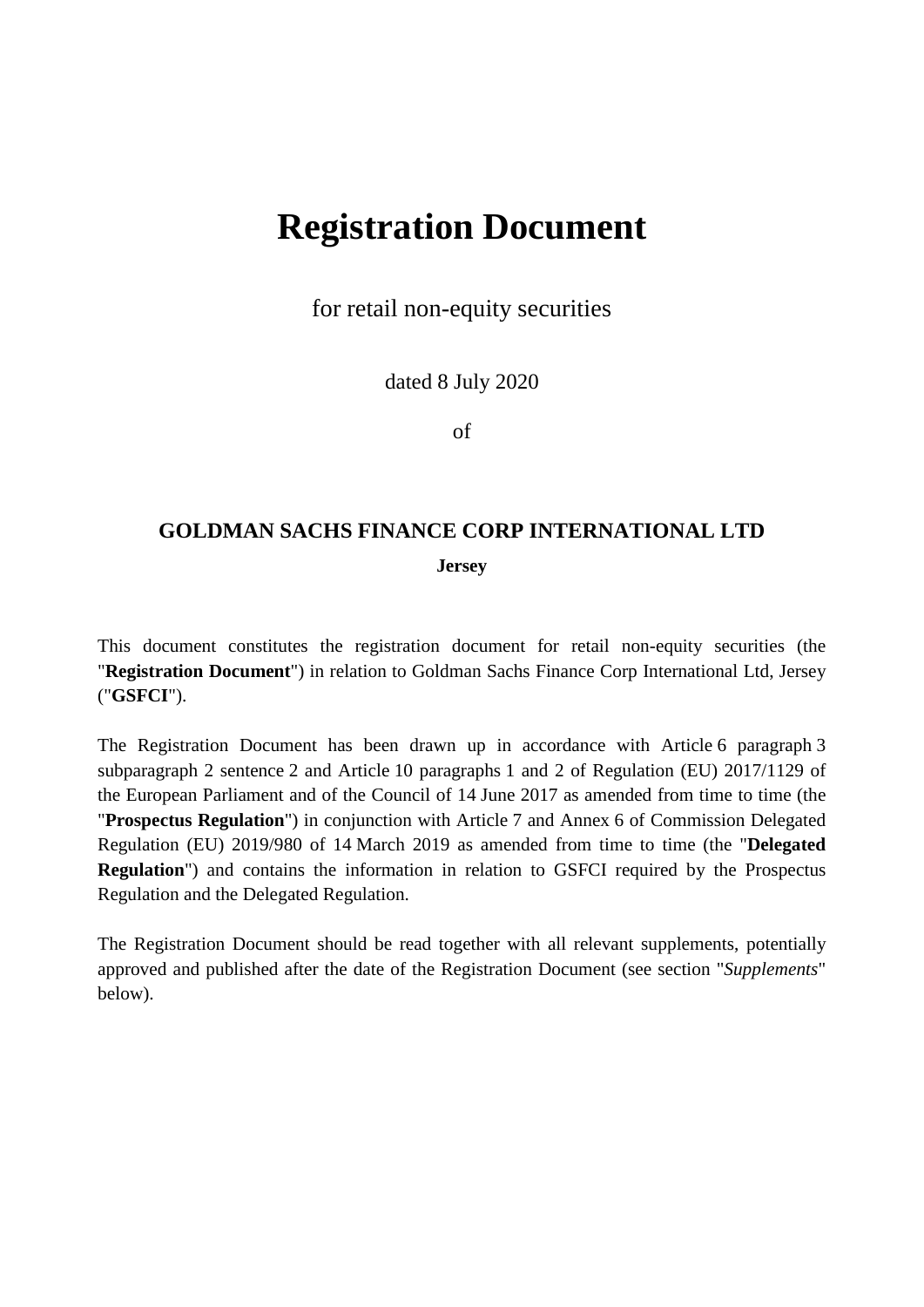## **TABLE OF CONTENTS**

| $\mathbf{A}$ . |                |                                                                                     |  |  |  |
|----------------|----------------|-------------------------------------------------------------------------------------|--|--|--|
|                | I.             |                                                                                     |  |  |  |
|                |                | Risks relating to the creditworthiness of GSFCI due to the nature of GSFCI as<br>1. |  |  |  |
|                |                |                                                                                     |  |  |  |
|                |                | Risks relating to the creditworthiness of GSFCI due to the dependency of<br>2.      |  |  |  |
|                |                | Risks relating to the creditworthiness of GSFCI as a subsidiary of GSG4<br>3.       |  |  |  |
|                |                | 4.                                                                                  |  |  |  |
|                |                | 5.                                                                                  |  |  |  |
|                | Π.             |                                                                                     |  |  |  |
|                |                | 1.                                                                                  |  |  |  |
|                |                | 2.                                                                                  |  |  |  |
|                | III.           |                                                                                     |  |  |  |
| <b>B.</b>      |                | <b>GENERAL INFORMATION ON THE REGISTRATION DOCUMENT 7</b>                           |  |  |  |
|                | I.             | THE REGISTRATION DOCUMENT AS A PART OF ONE OR MORE                                  |  |  |  |
|                |                |                                                                                     |  |  |  |
|                | II.            |                                                                                     |  |  |  |
|                | III.           |                                                                                     |  |  |  |
|                | IV.            |                                                                                     |  |  |  |
|                | V.             |                                                                                     |  |  |  |
| $\mathbf{C}$ . |                | <b>INFORMATION ABOUT GOLDMAN SACHS FINANCE CORP</b>                                 |  |  |  |
|                |                |                                                                                     |  |  |  |
|                | $\mathbf{I}$ . |                                                                                     |  |  |  |
|                | II.            |                                                                                     |  |  |  |
|                | III.           |                                                                                     |  |  |  |
|                | IV.            |                                                                                     |  |  |  |
|                | V.             |                                                                                     |  |  |  |
|                |                | 1.                                                                                  |  |  |  |
|                |                |                                                                                     |  |  |  |
|                | VI.            | FINANCIAL INFORMATION CONCERNING GSFCI'S ASSETS AND                                 |  |  |  |
|                |                | LIABILITIES, FINANCIAL POSITION AND PROFIT AND LOSSES 13                            |  |  |  |
|                |                | 1.                                                                                  |  |  |  |
|                |                | Historical financial information for the financial year 2018 13<br>2.               |  |  |  |
|                |                | 3.                                                                                  |  |  |  |
|                |                | 4.                                                                                  |  |  |  |
|                |                | 5.                                                                                  |  |  |  |
|                |                | Statements in relation to prospects and financial or trading position  14<br>6.     |  |  |  |
|                | VII.           |                                                                                     |  |  |  |
|                |                |                                                                                     |  |  |  |
|                | IX.            |                                                                                     |  |  |  |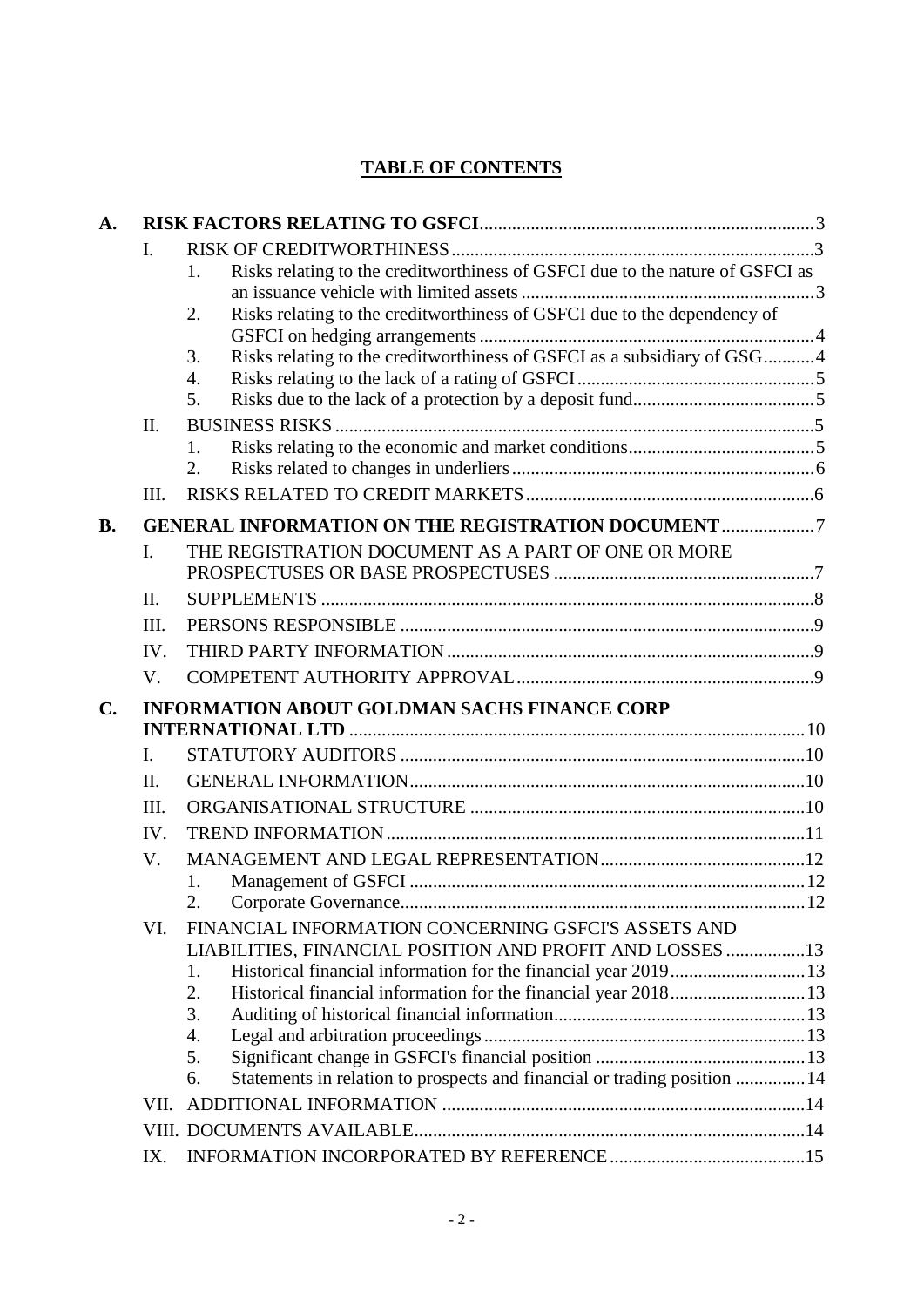## <span id="page-2-0"></span>**A. RISK FACTORS RELATING TO GSFCI**

*The risk factors listed below are divided into categories. Sections A.I. (Risk of Creditworthiness), A.II. (Business Risks), and A.III. (Risk related to Credit Markets) each form such a category. If more than one risk factor is included in a category, the most material risk factors shall be mentioned first. The materiality of the risk factors is based on the probability of their occurrence and the expected extent of their negative effects.* 

*Only those risk factors are presented below which are specific to GSFCI and, in the opinion of GSFCI, material for taking an informed investment decision. In addition, investors should carefully read and consider the risk factors described in the securities note for the relevant securities which, in the opinion of GSFCI, are specific and material to such securities. In addition, they should note and consider all other information contained in the Registration Document, the relevant securities note or the relevant (base) prospectus and, if applicable, the relevant final terms and all relevant supplements and, if applicable, all information incorporated by reference in the relevant (base) prospectus or a relevant supplement. Potential investors should also bear in mind that all the risks described may interact and thereby reinforce each other. If any of the risks described in the following materialize, investors could lose some or all of their investment.* 

#### <span id="page-2-1"></span>**I. RISK OF CREDITWORTHINESS**

Investors should take the creditworthiness of GSFCI (as well as the creditworthiness of The Goldman Sachs Group, Inc. ("**GSG**") acting as guarantor of securities issued by GSFCI) into account in their investment decisions. Risk of creditworthiness means the risk of insolvency or illiquidity of GSFCI, i.e. a potential, temporary or final inability to fulfill its interest and repayment obligations on time. In case of GSFCI, in this category the subsequent risks can be distinguished. In the category, "Risk of Creditworthiness" the risks are classified according to their materiality. The most material risks are mentioned first.

## <span id="page-2-2"></span>**1. Risks relating to the creditworthiness of GSFCI due to the nature of GSFCI as an issuance vehicle with limited assets**

GSFCI was established only for the purpose of issuing debt securities, lending these proceeds to affiliates and entering into derivative transactions with affiliates for hedging purposes, and does not carry out any other operating business activities besides that the issued share capital of GSFCI amounts to USD 10,000,000 only as at 31 December 2019. Investors are therefore exposed to a significantly greater credit risk by purchasing the Securities compared to securities issued by an issuer equipped with significantly more capital.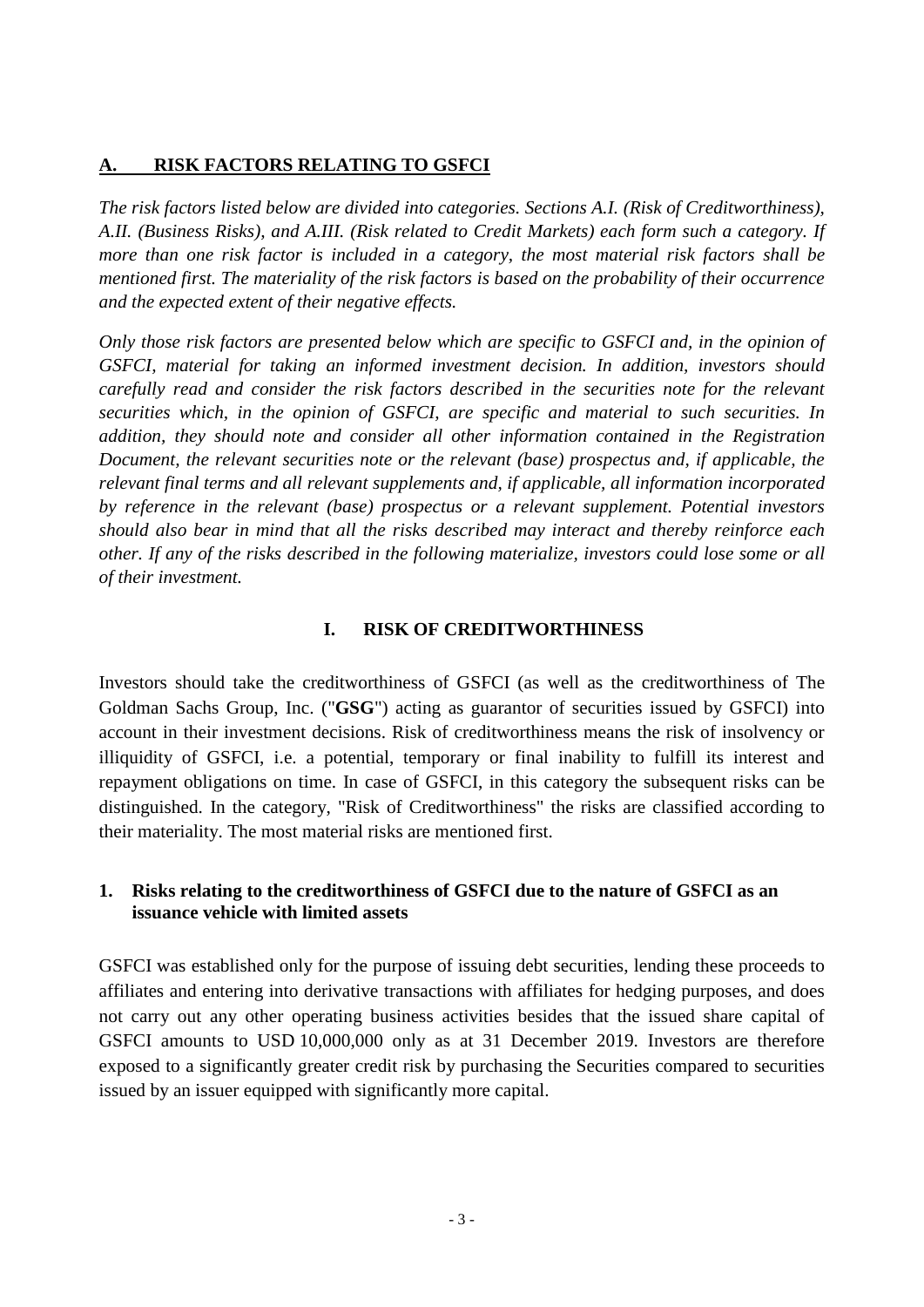In an extreme case, i.e. in the case of an insolvency of GSFCI, an investment in a security issued by GSFCI may mean the complete loss of the invested amount (**risk of total loss**), if the risk cannot be absorbed by a guarantee issued in favor of the investors.

## <span id="page-3-0"></span>**2. Risks relating to the creditworthiness of GSFCI due to the dependency of GSFCI on hedging arrangements**

To hedge its claims arising from the issued securities, GSFCI enters into hedging transactions with affiliates. In connection therewith, GSFCI is exposed to the risk of default of the parties with whom GSFCI concludes hedging transactions, i.e. GSFCI is exposed to the insolvency risk of the hedging counterparties. Since GSFCI enters into such hedging transactions primarily with Goldman Sachs entities, GSFCI is exposed to a so-called cluster risk compared to other issuers with a more widely spread selection of contracting partners. Therefore, an illiquidity or insolvency of companies affiliated with GSFCI may directly result in an insolvency of GSFCI.

## <span id="page-3-1"></span>**3. Risks relating to the creditworthiness of GSFCI as a subsidiary of GSG**

GSCFI is an indirect, wholly-owned subsidiary of GSG and depends on GSG for capital. All of the company's unsecured debt issuances are guaranteed by GSG. The credit ratings of GSG are important to GSFCI's liquidity. A reduction in GSG's credit ratings could adversely affect the GSFCI's liquidity and competitive position, increase borrowing costs or limit access to the capital markets. There is no rating of the company regarding its credit risk by renowned rating agencies such as Moody's Investors Service or Standard & Poor's Ratings Services (see section "*4. Risks relating to the lack of a rating of GSFCI*" below).

GSCFI's liquidity could be impaired by an inability to access unsecured debt markets, an inability to access funds from GSG, or unforeseen outflows of cash.

Investors should note that an insolvency of GSFCI may occur despite of the fact that GSFCI is a subsidiary of GSG. A potential failure of GSG or a company affiliated with GSG and measures taken in accordance with the U.S. Resolution Regimes may also affect GSFCI. Under current law, GSFCI, as a non-U.S. entity, is not itself eligible to be placed into proceedings under the U.S. Special Resolution Regimes. However, GSG's resolution under the U.S. Resolution Regimes could have an impact on GSFCI as a direct subsidiary of GSG. The strategy described in the resolution plan of GSG is a variant of the single point of entry resolution strategy according to which subsidiaries would be recapitalized and be provided liquidity by the parent company in order to enable subsidiaries to continue to operate their business. Losses at the subsidiary level would be transferred to the parent company in order to avoid the resolution of the subsidiary. However, going forward the strategy may change. In this case, GSG`s resolution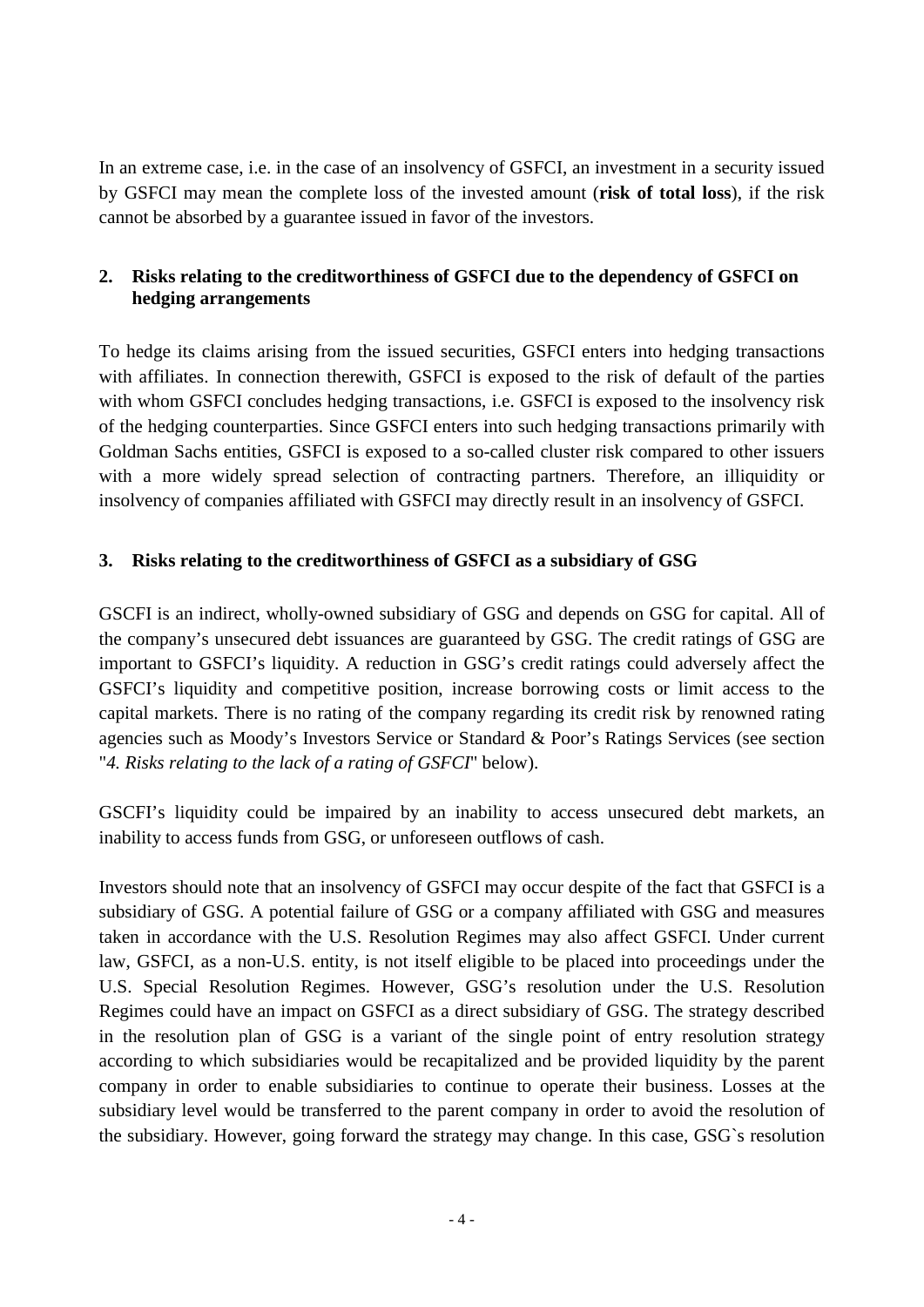may affect GSFCI as its subsidiary and measures under the U.S. Special Resolution Regime may become directly applicable to GSFCI.

It is to be further noted that except for the guarantee of GSG no further credit enhancement is provided. As a consequence, in case the guarantor fails to satisfy the liabilities arising from the guarantee, investors may lose parts of their investment or their entire investment (**risk of total loss**).

## <span id="page-4-0"></span>**4. Risks relating to the lack of a rating of GSFCI**

Investors should furthermore note that a rating is only available in relation to GSG and not in relation to GSFCI. As a consequence, investors cannot compare the creditworthiness of GSFCI with other issuers since there is no rating of the Issuer by renowned rating agencies such as Moody's or Standard and Poor's. Due to the lack of a rating, there is an increased uncertainty in relation to the creditworthiness of GSFCI.

## <span id="page-4-1"></span>**5. Risks due to the lack of a protection by a deposit fund**

In respect of GSFCI's creditworthiness, investors should also note that GSFCI is not connected to a deposit protection fund or similar safety system, which would cover all or part of the claims of holders of securities in the case of an insolvency of GSFCI. As a consequence, in case of insolvency of GSFCI there is no system or mechanism which would protect investors against losses of the capital invested.

## <span id="page-4-2"></span>**II. BUSINESS RISKS**

In the category, "Business Risks" the risks are classified according to their materiality. The most material risks are mentioned first.

## <span id="page-4-3"></span>**1. Risks relating to the economic and market conditions**

GSFCI is primarily involved in the issuance of debt securities in a number of markets and the proceeds from these debt securities are lent to affiliates. The activity of GSFCI and its annual issuance volume is affected both by positive and negative developments in the markets where it carries out its business activity. A difficult general economic situation may lead to a lower issuance volume and negatively affect GSFCI's earnings. The market of these debt securities depends particularly on the development of capital markets, which are in turn affected by the general situation of the world economy, as well as the economic and political conditions in the respective countries. A difficult general economic situation may lead to a lower issuance volume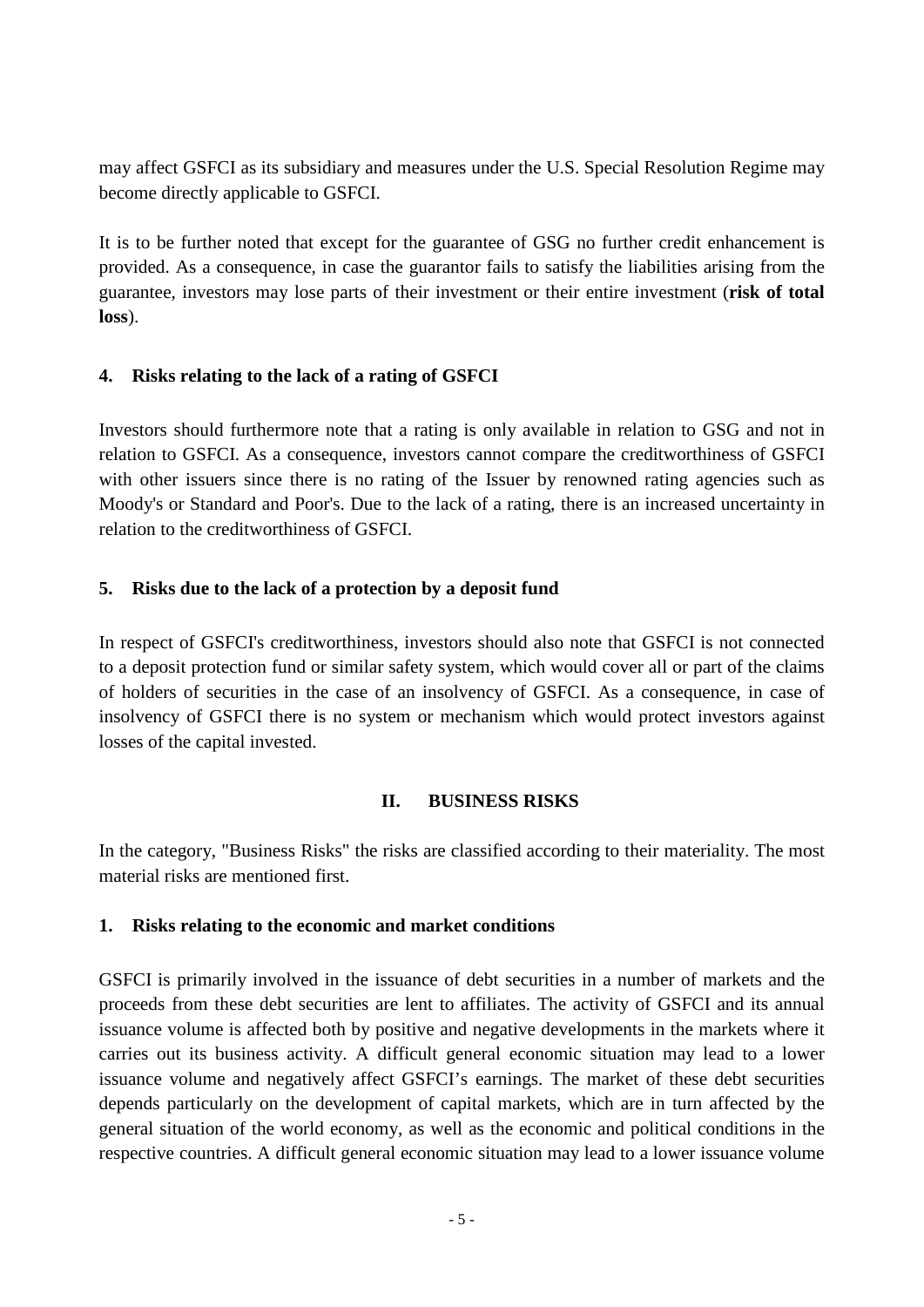and negatively affect GSFCI's earnings situation, because e.g. it earns less fee revenues due to lower transaction volumes.

## <span id="page-5-0"></span>**2. Risks related to changes in underliers**

Certain of GSFCI's businesses and its funding may be adversely affected by changes in the reference rates, currencies, indices, baskets, exchange-traded funds ("**ETFs**") or other financial metrics (the underlier) to which the products offered by GSFCI or funding raised by GSFCI are linked, in particular by changes in or the discontinuance of IBORs.

Many of the products that GSFCI owns or that it issues, such as structured notes, warrants, swaps or security-based swaps, pay interest or determine the principal amount to be paid at maturity or in the event of default by reference to rates or by reference to another underlier. In the event that the composition of the underlier is significantly changed, by reference to rules governing such underlier or otherwise, the underlier ceases to exist (for example, in the event that the London Interbank Offered Rate ("**LIBOR**") is discontinued, a country withdraws from the Euro or links its currency to or delinks its currency from another currency or benchmark, or an index or ETF sponsor materially alters the composition of an index or ETF) or the underlier ceases to be recognised as an acceptable market benchmark, GSFCI may experience pricing volatility, loss of market share in certain products, adverse tax or accounting impacts, compliance, legal and operational costs and risks associated with systems disruption, model disruption and other business continuity issues.

There is uncertainty as to how the financial services industry will address the discontinuance of designated rates in contracts and financial instruments or such designated rates ceasing to be acceptable reference rates. This uncertainty could ultimately result in client disputes and litigation surrounding the proper interpretation of GSFCI's IBOR-based contracts and financial instruments.

## <span id="page-5-1"></span>**III. RISKS RELATED TO CREDIT MARKETS**

Widening credit spreads for GSG, as well as significant declines in the availability of credit, could adversely affect GSFCI's ability to borrow on an unsecured basis. GSFCI issues debt securities, the proceeds of which are onward lent to GSG and/or its subsidiaries. Any disruptions in the credit markets may make it harder and more expensive to obtain funding for GSG's (together with its consolidated subsidiaries) businesses.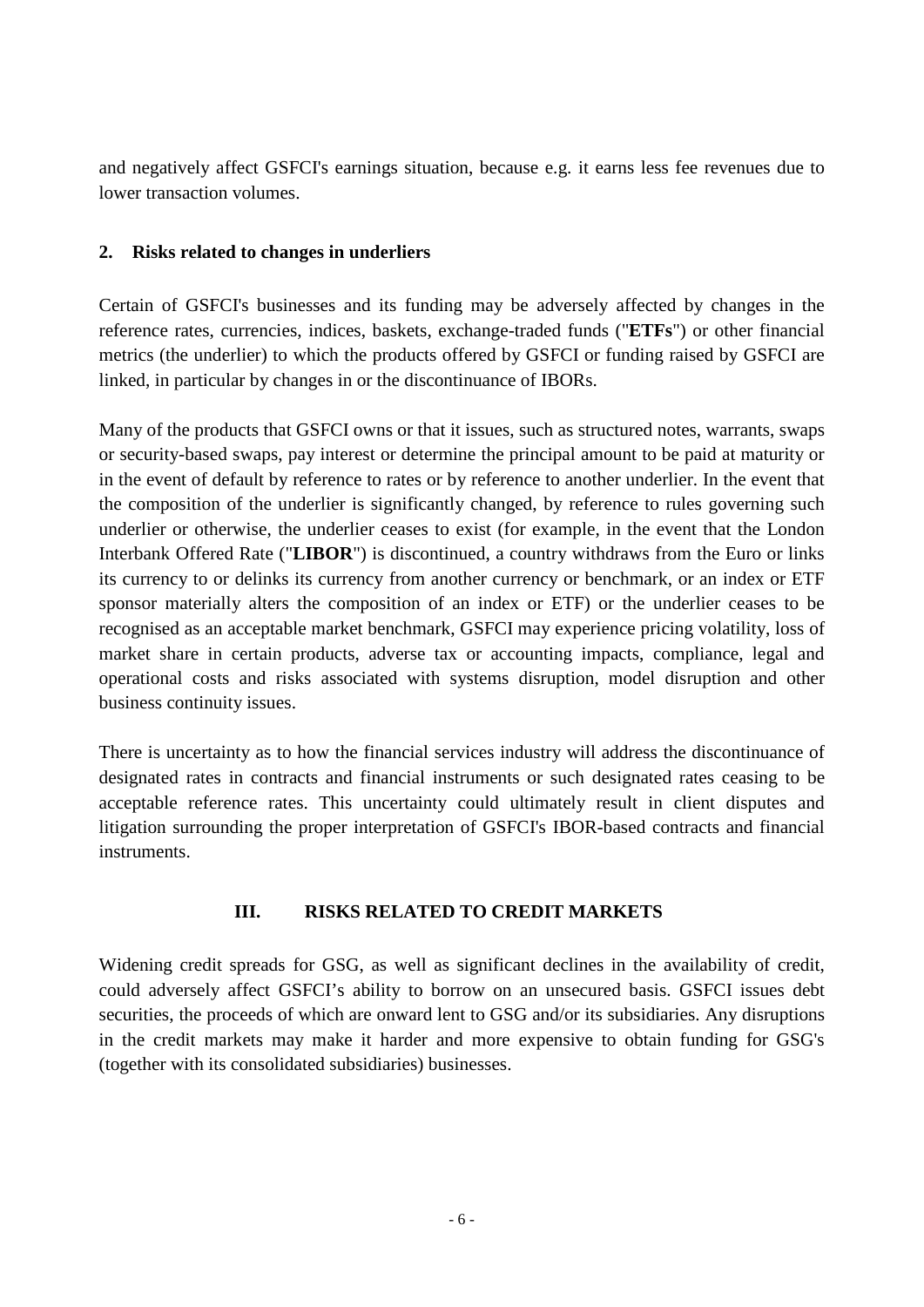## <span id="page-6-0"></span>**B. GENERAL INFORMATION ON THE REGISTRATION DOCUMENT**

## <span id="page-6-1"></span>**I. THE REGISTRATION DOCUMENT AS A PART OF ONE OR MORE PROSPECTUSES OR BASE PROSPECTUSES**

The Registration Document will form a constituent part of one or more prospectuses or base prospectuses on the basis of which securities issued by GSFCI may be offered to the public or admitted to trading on a regulated market.

If the Registration Document is made a constituent part of a **prospectus**, the remaining separate documents of such prospectus in accordance with Article 6 para. 3 of the Prospectus Regulation are:

- a **securities note** containing the necessary information on the relevant securities to be offered to the public or admitted to trading on a regulated market; and
- if the relevant securities have a denomination per unit of less than EUR 100,000, a **summary** with key information which gives investors information about the nature and risks of the issuer and the securities offered or admitted to trading on a regulated market and which should be read together with the other parts of the relevant prospectus.

If the Registration Document **forms part of a base prospectus** within the meaning of Article 8 para. 6 sentence 1 Alt. 2 of the Prospectus Regulation, the **securities note** for the respective securities shall be the only other separate document of such base prospectus. In case of a base prospectus, the terms of each individual issue are set out in the **final terms**. In accordance with Article 8 para. 4 of the Prospectus Regulation, the final terms are generally set out in a separate document which is filed with the competent authority in accordance with the Prospectus Regulation. An **issue specific summary** will be prepared if the securities of the respective individual issue have a minimum denomination of less than EUR 100,000 and will be annexed to the respective final terms.

The Registration Document as well as all other separate documents of the (base) prospectuses, of which the Registration Document is a constituent part, are available on the website www.gs.de under the sections "About us", "GS Products" and "Base Prospectus".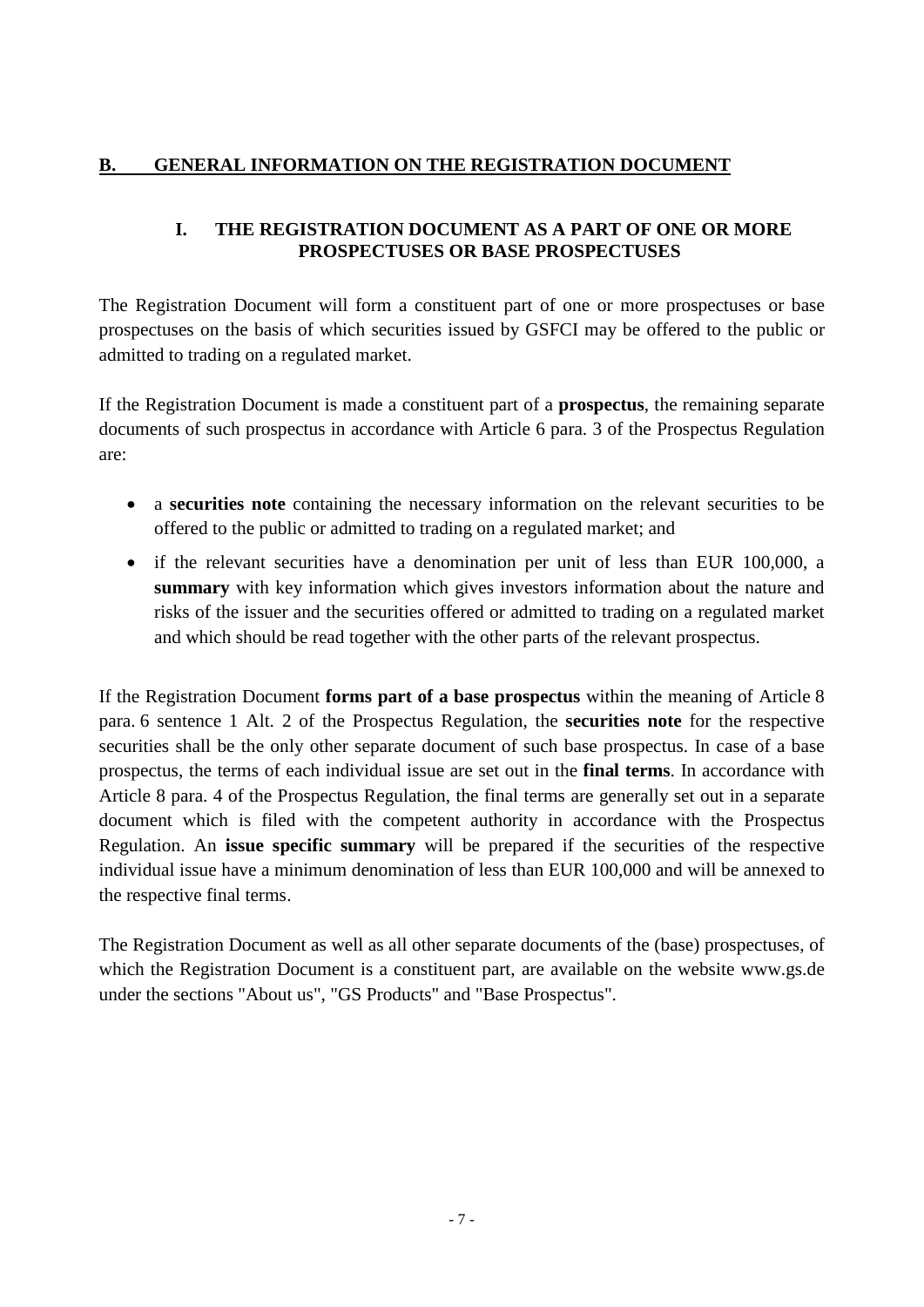## <span id="page-7-0"></span>**II. SUPPLEMENTS**

The information in the Registration Document is supplemented, corrected or clarified ("**updated**") by way of future supplements under the conditions as laid out in Art. 23 of the Prospectus Regulation.

All supplements will be published on the website www.gs.de under the sections "About us", "GS Products" and "Base Prospectus".

A supplement to the Registration Document will be published if there is a significant new factor or a material mistake or a material inaccuracy relating to the information included in the Registration Document which may affect the assessment of the securities.

With respect to the date of publication of such supplement the following distinction is to be made:

- **If and as long as the Registration Document has not yet become constituent part of a prospectus or base prospectus, the following applies:** Such supplement to the Registration Document may be published at any time. It will be published at the latest together with the (base) prospectus(es) of which the Registration Document has become a constituent part of.
- **If and as long as the Registration Document forms part of one or more prospectuses or base prospectuses, the following applies:** The information in the Registration Document will be updated by a supplement to (i) the Registration Document and (ii) all (base) prospectuses of which the Registration Document is a constituent part. The supplement to the Registration Document and the relevant (base) prospectuses will be contained in a single document. The supplement will contain a list of all (base) prospectuses to which it relates. Such supplement will be published without undue delay if the significant new factor, material mistake or inaccuracy relating to the information included in the Registration Document arises between the time when the relevant (base) prospectus is approved and the closing of the offer period for the relevant securities or the time when trading on a regulated market begins, whichever occurs later.

**If the Registration Document forms constituent part of one or more (base) prospectuses and if the (base) prospectus relates to a public offer of GSFCI's securities, investors who have already agreed to purchase or subscribe to the securities before the supplement updating the information in the Registration Document is published may be entitled to withdraw their acceptances provided that if the securities are purchased or subscribed for through a financial intermediary, the latter will assist investors in exercising their right to withdraw acceptances.**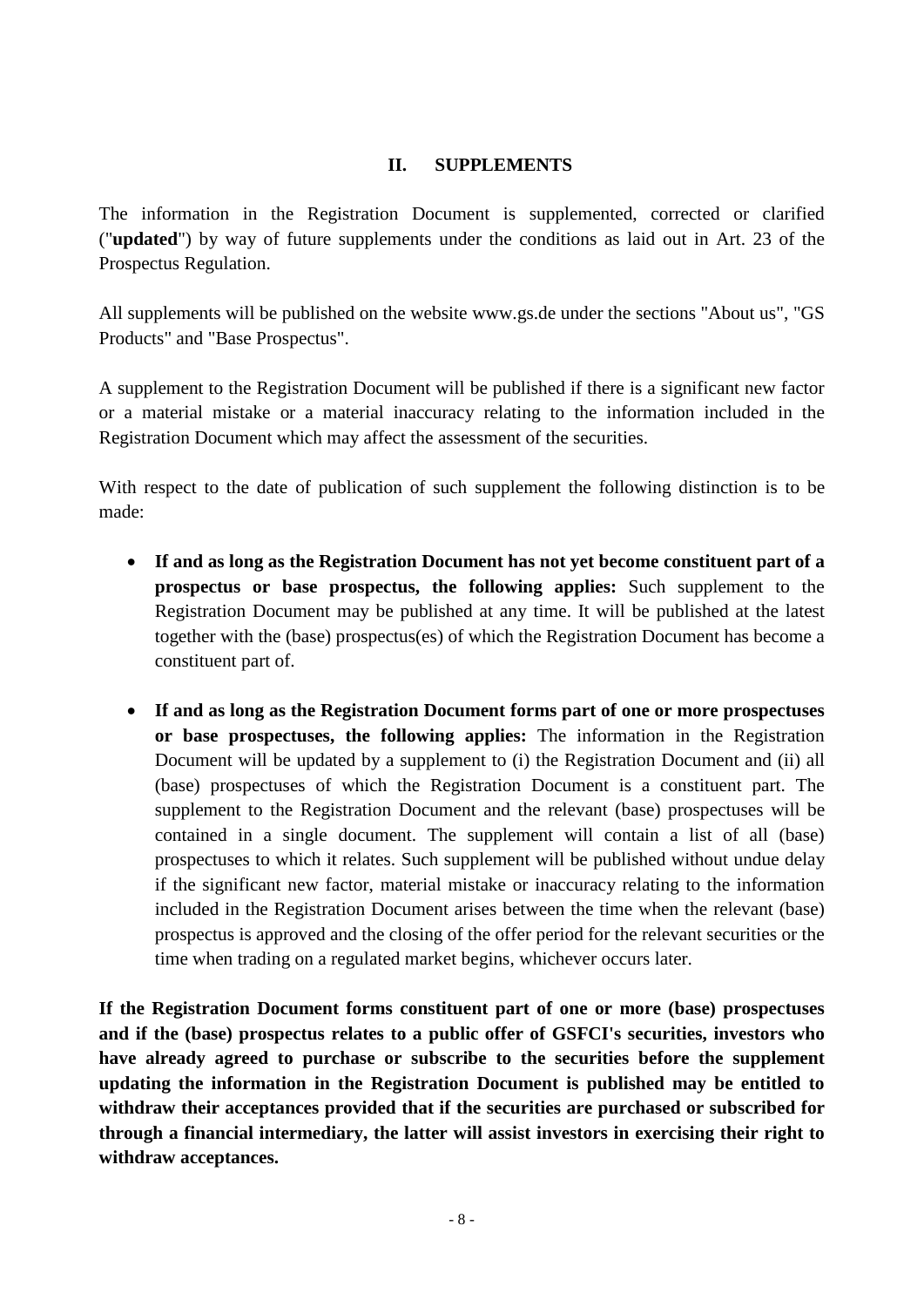#### <span id="page-8-0"></span>**III. PERSONS RESPONSIBLE**

Goldman Sachs Finance Corp International Ltd, Jersey, accepts responsibility for the information provided in the Registration Document. It furthermore declares that the information contained in the Registration Document is, to the best of its knowledge, in accordance with the facts and that the Registration Document makes no omission likely to affect its import.

## <span id="page-8-1"></span>**IV. THIRD PARTY INFORMATION**

In the Registration Document information from third parties is incorporated. GSFCI confirms that this information has been accurately reproduced and that, as far as GSFCI is aware and is able to ascertain from information published by that third party, no facts have been omitted which would render the reproduced information incorrect or misleading.

## <span id="page-8-2"></span>**V. COMPETENT AUTHORITY APPROVAL**

In connection with the approval of the Registration Document the following should be noted:

- a) the Registration Document has been approved by the German Federal Supervisory Authority (*Bundesanstalt für Finanzdienstleistungsaufsicht –* "**BaFin**"), as competent authority (the "**Competent Authority**") under Regulation (EU) 2017/1129;
- b) BaFin only approves this Registration Document as meeting the standards of completeness, comprehensibility and consistency imposed by Regulation (EU) 2017/1129; and
- c) the approval should not be considered as an endorsement of GSFCI that is the subject of this Registration Document.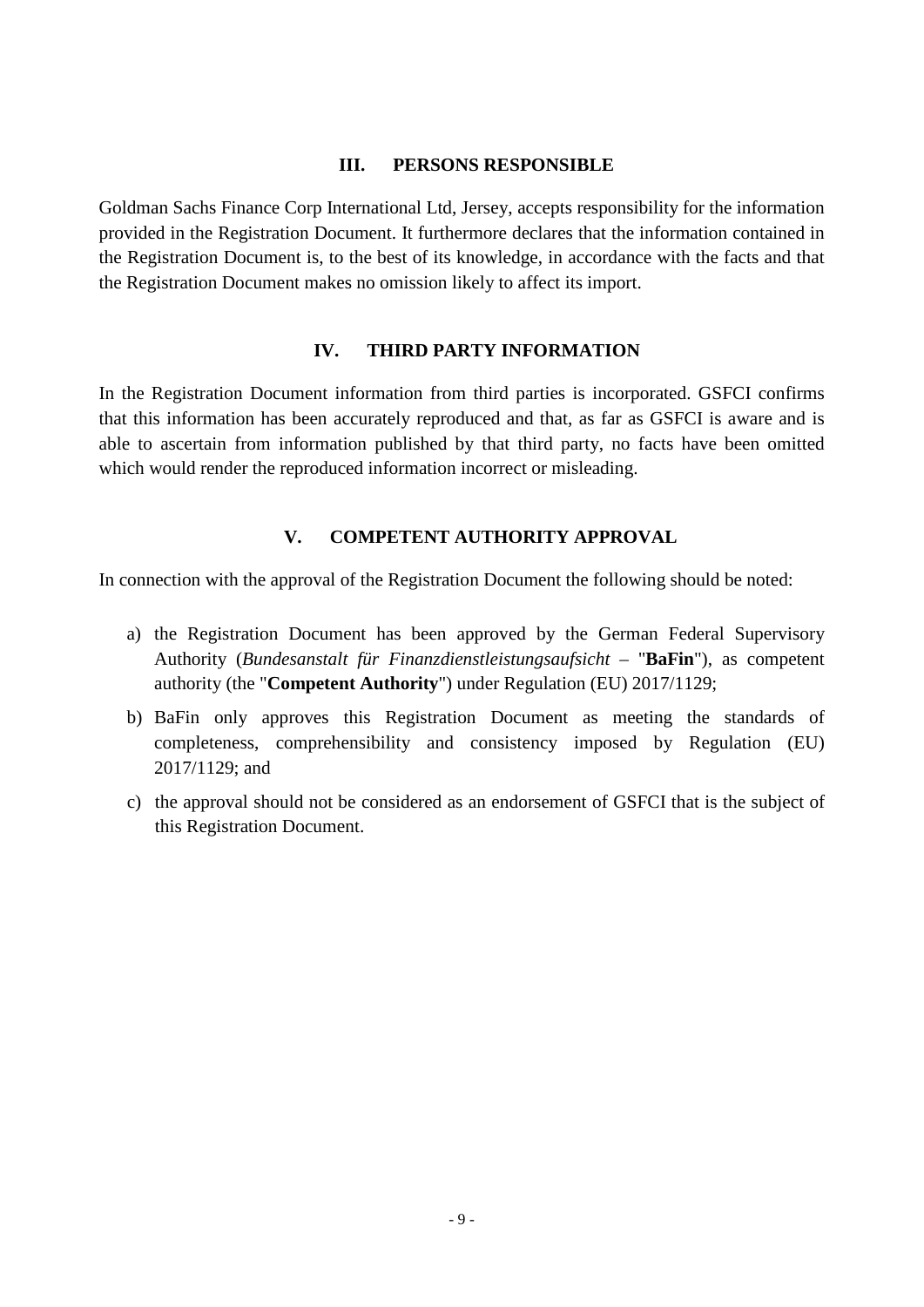## <span id="page-9-0"></span>**INFORMATION ABOUT GOLDMAN SACHS FINANCE CORP INTERNATIONAL LTD**

#### <span id="page-9-1"></span>**I. STATUTORY AUDITORS**

The annual financial statements of GSFCI for the periods ended 31 December 2019 and 31 December 2018 have been audited without qualification by PricewaterhouseCoopers LLP, Chartered Accountants and Statutory Auditors, of 7 More London Riverside, London, SE1 2RT in accordance with the laws of England. PricewaterhouseCoopers LLP is a registered member of the Institute of Chartered Accountants in England and Wales.

#### <span id="page-9-2"></span>**II. GENERAL INFORMATION**

GSFCI is acting under the legal and the commercial name "Goldman Sachs Finance Corp International Ltd" and was incorporated in Jersey on 19 October 2016 as a public company with limited liability under the Companies (Jersey) Law 1991 for an unlimited duration. GSFCI's registered office is at 22 Grenville Street, St. Helier, Jersey JE4 8PX (telephone number +44 (0) 1534 676 000). GSFCI is registered with the Companies Registry in Jersey with registration number 122341. It has the following legal entity identifier (LEI): 549300KQWCT26VXWW684

GSFCI has been established for the purpose of issuing debt securities (including structured notes, warrants and certificates) in a number of European and Asian markets (e.g. Switzerland, France, The Netherlands United Kingdom, Hong Kong and Singapore), lending and entering into derivatives transactions with its affiliates. The securities issued by GSFCI are sold to Goldman Sachs International ("**GSI**") or an appropriately licensed affiliate of GSI. GSFCI issues debt securities primarily to raise funding which is lent to other members of the corporate group.

There have been no recent events particular to GSFCI which are to a material extent relevant to the evaluation of GSFCI's solvency.

No credit ratings have been assigned to GSFCI.

#### <span id="page-9-3"></span>**III. ORGANISATIONAL STRUCTURE**

GSFCI is a wholly-owned subsidiary of GS Global Markets, Inc. ("**GS GM**"). GS GM is a wholly-owned subsidiary of The Goldman Sachs Group, Inc. ("**GSG**"). GSG together with its affiliated companies is a leading international investment bank. Through its offices in the USA and the leading financial centres of the world, GSG is active in the financial services industry, divided into the segments (i) Investment Banking which includes advice with respect to mergers and acquisitions, divestitures, restructurings and spin-offs as well as public offerings and private placements of a wide range of securities and other financial instruments and also corporate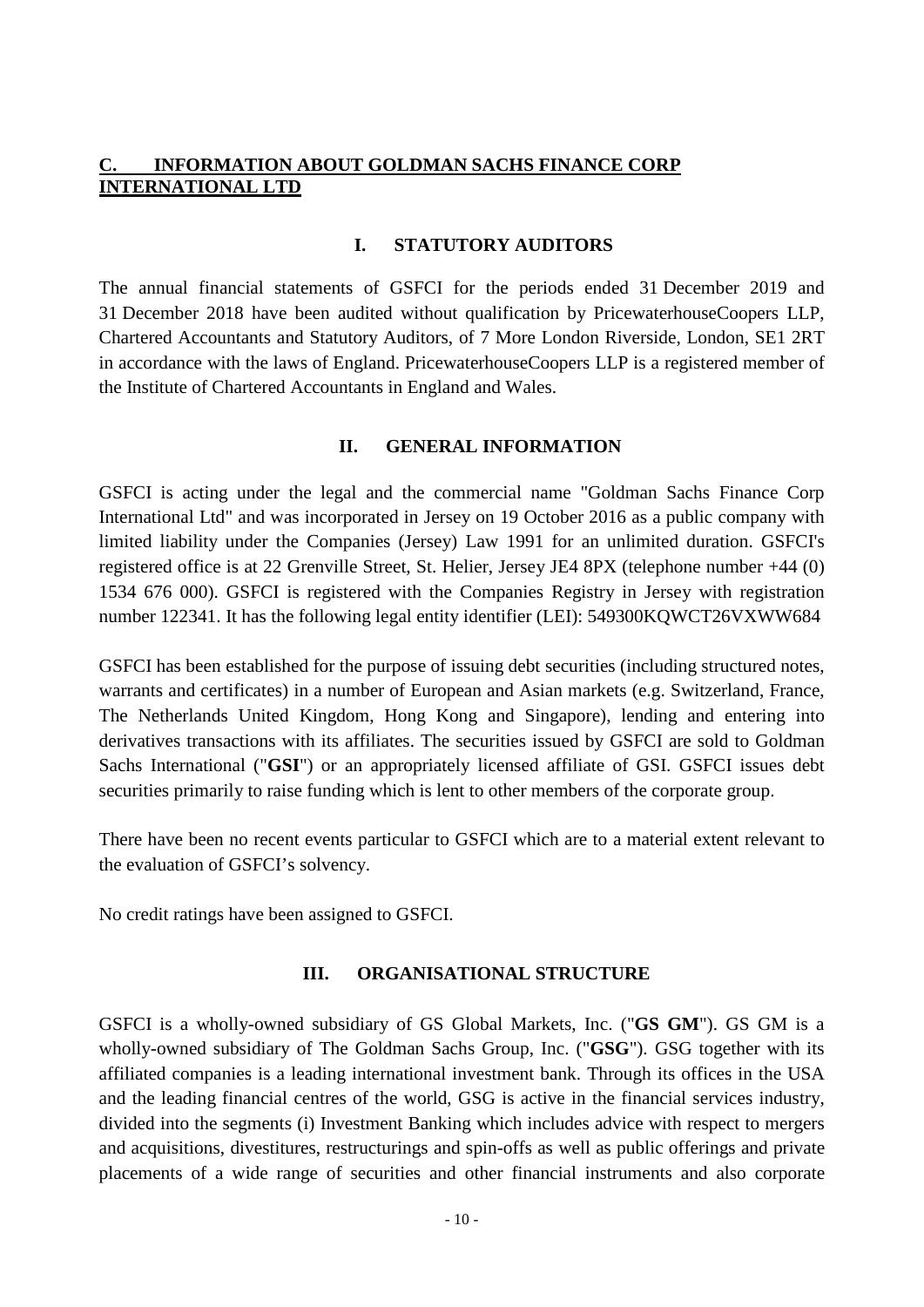lending (ii) Global Markets which includes client execution activities related to making markets in credit products, interest rate products, mortgages, currencies, commodities and shares, (iii) Asset Management which includes in particular investments (directly and indirectly through funds) and loans in various asset classes as well as investments by Goldman Sachs in consolidated investment entities and (iv) Consumer & Wealth Management.

GSFCI is part of a group of companies of which The Goldman Sachs Group, Inc. is the holding company, and transacts with, and depends on, entities within such group accordingly.



## <span id="page-10-0"></span>**IV. TREND INFORMATION**

There has been no material adverse change in the prospects of GSFCI since 31 December 2019 (date of its last audited financial statements).

Since the end of the last financial period for which financial information has been published (31 December 2019) to the date of this Registration Document, there has been no significant change in the financial performance of GSFCI.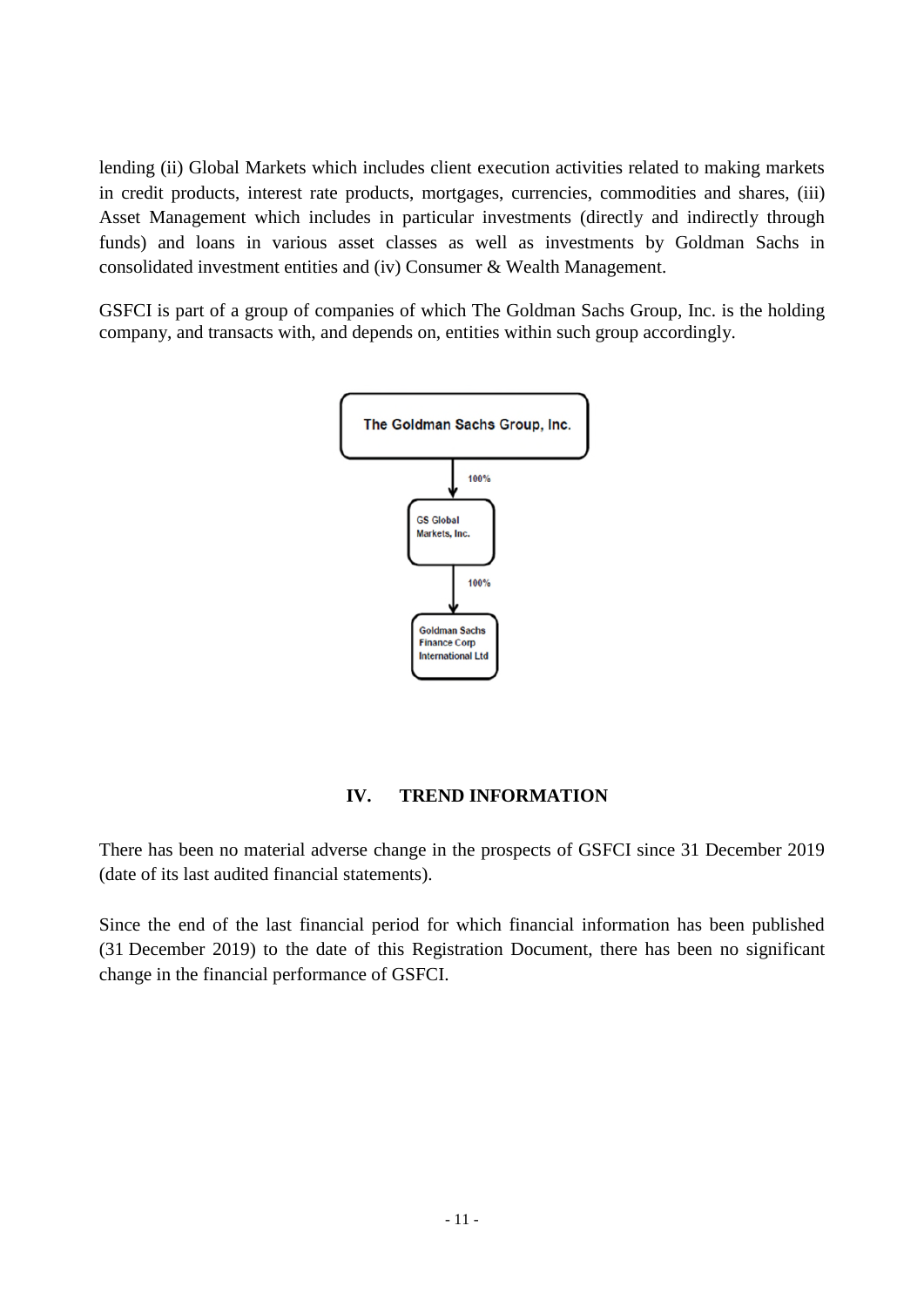## <span id="page-11-0"></span>**V. MANAGEMENT AND LEGAL REPRESENTATION**

## <span id="page-11-1"></span>**1. Management of GSFCI**

As at the date of the Registration Document the directors of GSFCI and their business position and business addresses are as follows:

| <b>Name</b>                       | <b>Position</b> | <b>Business Address</b>               |  |
|-----------------------------------|-----------------|---------------------------------------|--|
| Anshuman Bajpayi                  | Director        | Helios Business Park,                 |  |
|                                   |                 | 150 Outer Ring Road                   |  |
|                                   |                 | Kadubeesanahalli, Bengaluru           |  |
|                                   |                 | 560103, India                         |  |
| Kevin Kochar                      | Director        | <b>Crystal Downs</b>                  |  |
|                                   |                 | Embassy Golf Links Business Park, Off |  |
|                                   |                 | <b>Intermediate Ring Road</b>         |  |
|                                   |                 | (Indiranagar - Koramangala) Domlur    |  |
|                                   |                 | Bengaluru                             |  |
| Maryline Stephanie Juliette Mertz | Director        | <b>Plumtree Court</b>                 |  |
|                                   |                 | 25 Shoe Lane                          |  |
|                                   |                 | London EC4A 4AU                       |  |
| Monique Rollins                   | Director        | 200 West Street                       |  |
|                                   |                 | New York, NY                          |  |
|                                   |                 | 10282 United States                   |  |
|                                   |                 |                                       |  |

The company secretary of GSFCI is Mourant Secretaries (Jersey) Limited whose business address is 22 Grenville Street, St. Helier, Jersey JE4 8PX.

There are no potential conflicts of interest between the obligations of the directors listed above with regard to GSFCI and their private interests and/or other obligations.

#### <span id="page-11-2"></span>**2. Corporate Governance**

There is no published corporate governance regime in Jersey; however, the Directors recognise the importance of sound corporate governance and endeavour to follow best practice for a company of its equivalent size, stage of development and resources.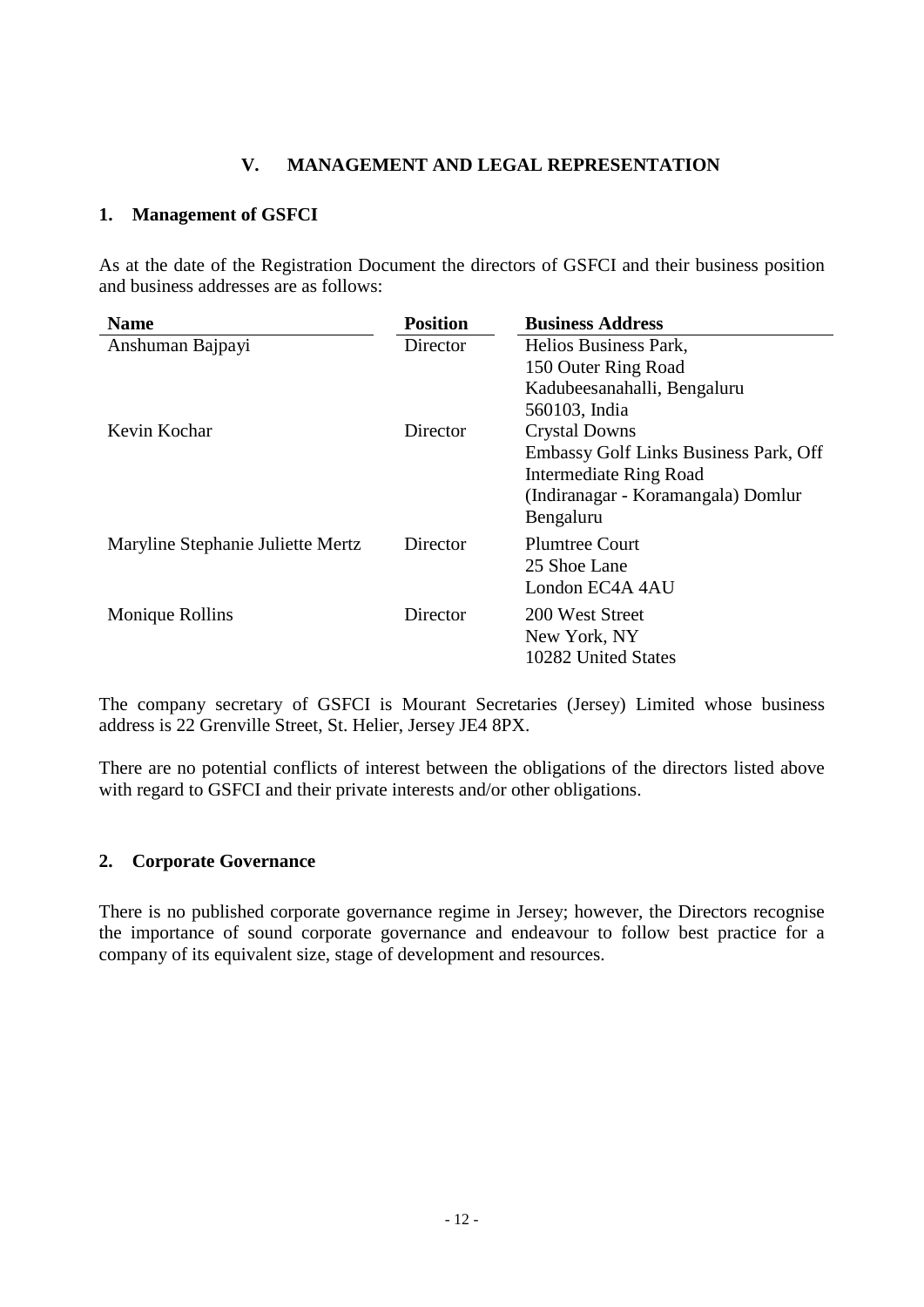## <span id="page-12-0"></span>**VI. FINANCIAL INFORMATION CONCERNING GSFCI'S ASSETS AND LIABILITIES, FINANCIAL POSITION AND PROFIT AND LOSSES**

## <span id="page-12-1"></span>**1. Historical financial information for the financial year 2019**

<span id="page-12-6"></span>The Annual Report for the financial year ended 31 December 2019 of GSFCI ("**GSFCI's Annual Report 2019**"), which includes the management report and the audited financial statements of GSFCI for the period ended 31 December 2019 ("**GSFCI's Financial Statements 2019**") are incorporated by reference pursuant to Article 19 of the Prospectus Regulation (detailed information about the pages in the financial statements can be found in section "IX. Information incorporated by reference").

## <span id="page-12-2"></span>**2. Historical financial information for the financial year 2018**

The Annual Report for the financial year ended 31 December 2018 of GSFCI ("**GSFCI's Annual Report 2018**"), which includes the management report and the audited financial statements of GSFCI for the period ended 31 December 2018 ("**GSFCI's Financial Statements 2018**") are incorporated by reference pursuant to Article 19 of the Prospectus Regulation (detailed information about the pages in the financial statements can be found in section "IX. Information incorporated by reference").

## <span id="page-12-3"></span>**3. Auditing of historical financial information**

PricewaterhouseCoopers LLP audited (i) GSFCI's Financial Statements 2019 and (ii) GSFCI's Financial Statements 2018 and issued in each case an unqualified audit report.

## <span id="page-12-4"></span>**4. Legal and arbitration proceedings**

During the last 12 months, there were no governmental, legal or arbitration proceedings which may have, or have had in the recent past, significant effects on GSFCI's financial position or profitability, and none of them were settled during the last 12 months, respectively. Neither are there any such proceedings pending or threatened of which GSFCI is aware.

## <span id="page-12-5"></span>**5. Significant change in GSFCI's financial position**

There has been no significant change in the financial position of GSFCI since 31 December 2019.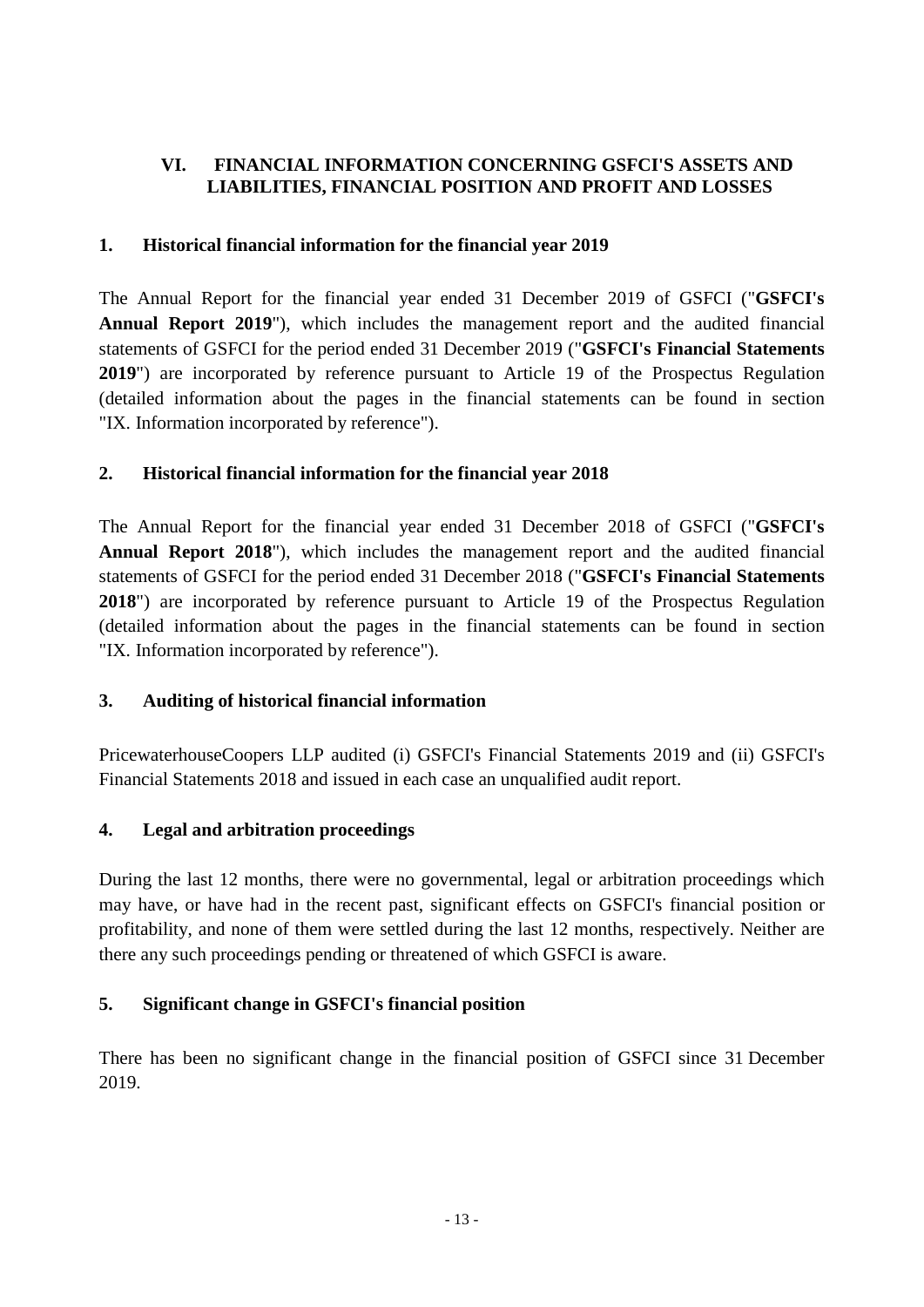## <span id="page-13-0"></span>**6. Statements in relation to prospects and financial or trading position**

In this Registration Document, where GSFCI make statements that "there has been no material adverse change in the prospects" and "no significant change in the financial position" of GSFCI, references in these statements to the "prospects" and "financial position" of GSFCI is specifically to their respective ability to meet their full payment obligations under the Securities in a timely manner. Material information about GSFCI's respective financial condition and prospects is included in GSFCI's annual reports, which are incorporated by reference pursuant to Article 19 of the Prospectus Regulation (detailed information about the pages in the financial statements can be found in section "IX. Information incorporated by reference").

## <span id="page-13-1"></span>**VII. ADDITIONAL INFORMATION**

#### **Share capital**

The authorised share capital of GSFCI is USD 10,000,000 divided into 10,000,000 ordinary shares of a par value of USD 1.00 each. As at the date of this Registration Document, there are 5,000,002 ordinary shares in issue, all of which are fully paid-up and are held by GS GM. All the shares have equal voting rights based on nominal values, their respective rights, including the right to dividends, are governed by the Articles of Association and applicable law.

As at the date of this Registration Document, there are no outstanding convertible bonds or options which have been issued by GSFCI on the GFSCI's issued ordinary shares.

## <span id="page-13-2"></span>**VIII. DOCUMENTS AVAILABLE**

During the validity of the Registration Document, the following documents may be inspected in electronic form on the following websites:

- the up-to-date Memorandum and Articles of Association of Goldman Sachs Finance Corp International Ltd: [https://www.goldmansachs.com/investor-relations/redirects/M](https://www.goldmansachs.com/investor-relations/redirects/M-and-As-Final-prepared-by-MO-Legal-Signed)[and-As-Final-prepared-by-MO-Legal-Signed; and](https://www.goldmansachs.com/investor-relations/redirects/M-and-As-Final-prepared-by-MO-Legal-Signed)
- the Annual Report 2019 and 2018 of Goldman Sachs Finance Corp International Ltd: [https://www.goldmansachs.com/investor-relations/redirects/gsfci-31-december-2019](https://www.goldmansachs.com/investor-relations/redirects/gsfci-31-december-2019-financial-statements) financial-statements [and https://www.goldmansachs.com/investor](https://www.goldmansachs.com/investor-relations/redirects/gsfci-31-december-2019-financial-statements)[relations/redirects/gsfci-31-december-2018-financial-statements.html.](https://www.goldmansachs.com/investor-relations/redirects/gsfci-31-december-2018-financial-statements.html)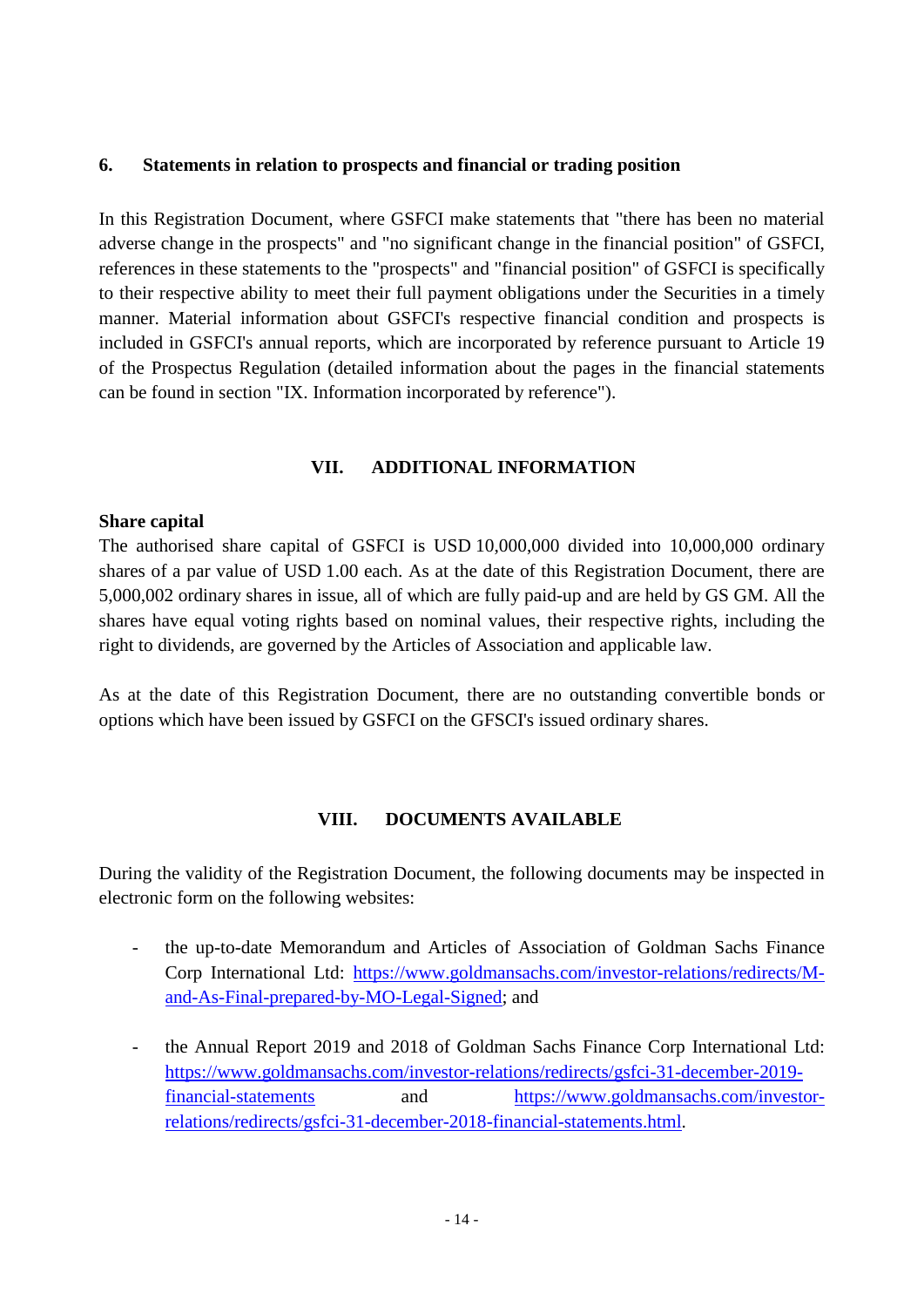Information contained on such websites shall not form part of this Registration Document and has not been scrutinized or approved by the Competent Authority, unless specified differently in section "IX. Information incorporated by reference" below.

## <span id="page-14-0"></span>**IX. INFORMATION INCORPORATED BY REFERENCE**

The Registration Document should be read and construed in conjunction with the information incorporated by reference into this Registration Document. The information set forth under 2. (*Information*) below contained in the documents set forth under 1. (*Documents*) below which have been previously published and filed with the Competent Authority which is hereby incorporated by reference into this Registration Document and deemed to form a part of this Registration Document.

#### **1. Documents**

- GSFCI's Annual Report 2019
- GSFCI's Annual Report 2018

#### **2. Information**

The table below sets out the relevant page references for the information incorporated into this Registration Document by reference. Information contained in the documents is incorporated by reference into this Registration Document. Insofar as reference is made to certain parts of the documents only these parts shall form part of the Registration Document and all other information contained in the documents is either not relevant for the investor or is covered elsewhere in this Registration Document.

| Information incorporated by reference                      | Page references<br>in the Document | <b>Section and</b><br>pages in this<br><b>Registration</b><br><b>Document</b> |
|------------------------------------------------------------|------------------------------------|-------------------------------------------------------------------------------|
| <b>From the GSFCI Annual Report 2019</b>                   |                                    |                                                                               |
| Management Report for the Financial Year 2019<br>(Extract) | page $3*$                          | VI.1. / 13                                                                    |
| <b>Balance Sheet</b>                                       | page $12*$                         | VI.1. / 13                                                                    |
| <b>Profit and Loss Account</b>                             | page $11*$                         | VI.1. / 13                                                                    |
| Notes to the Financial Statements                          | pages 14 - 28*                     | VI.1. / 13                                                                    |
| <b>Statement of Changes in Equity</b>                      | page 13*                           | VI.1. / 13                                                                    |